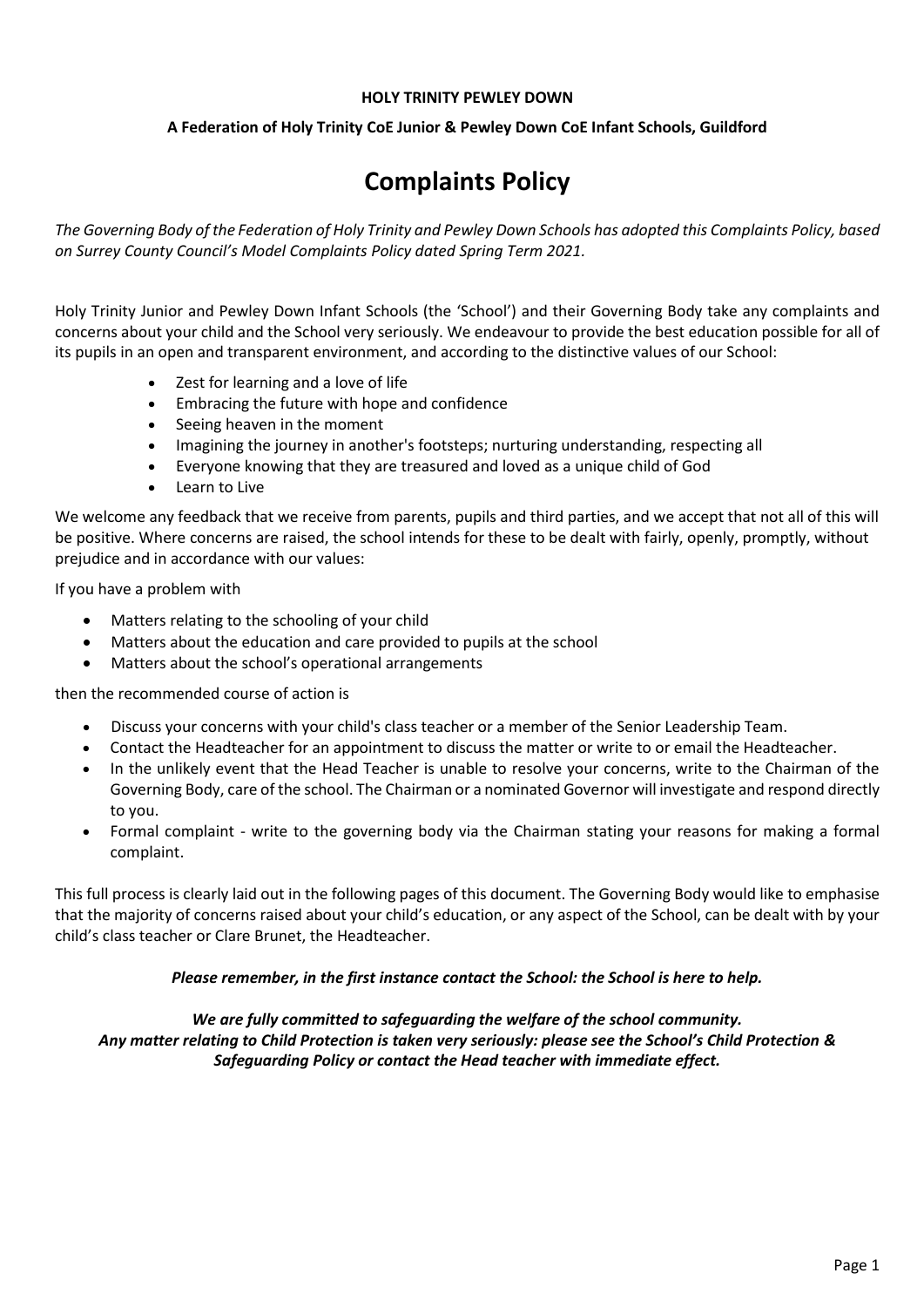## **Introduction**

Holy Trinity Pewley Down endeavours to provide the best education possible for all of its pupils in an open and transparent environment. We welcome any feedback that we receive from parents, pupils and third parties, and we accept that not all of this will be positive. Where concerns are raised the school intends for these to be dealt with:

- Fairly
- Openly
- Promptly
- Without Prejudice

In order to do so, the Governing Body of Holy Trinity Pewley Down has approved the following procedure which explains what you should do if you have any concerns about the school. All members of staff will be familiar with the procedure and will be able to assist you.

# *Please note: The governing body would like emphasise that the majority of concerns raised about your child's education or any aspect of the School can be dealt with by your child's class teacher or the Headteacher.*

## **Who can make a complaint?**

This complaints procedure is not limited to parents or carers of children that are registered at the school. Any person, including members of the public, may make a complaint to the School about any provision of facilities or services that we provide. Unless complaints are dealt with under separate statutory procedures (such as appeals relating to exclusions or admissions), we will use this complaints procedure.

## **The difference between a concern and a complaint**

A concern may be defined as '*an expression of worry or doubt over an issue considered to be important for which reassurances are sought'*.

A complaint may be defined as '*an expression of dissatisfaction however made, about actions taken or a lack of action*'.

It is in everyone's interest that concerns and complaints are resolved at the earliest possible stage. Many issues can be resolved informally, without the need to use the formal stages of the complaints procedure. The School takes concerns seriously and will make every effort to resolve the matter as quickly as possible.

If you have difficulty discussing a concern with a particular member of staff, we will respect your views. In these cases, the Headteacher, Clare Brunet, will refer you to another staff member. Similarly, if the member of staff directly involved feels unable to deal with a concern, Clare Brunet will refer you to another staff member. The member of staff may be more senior but does not have to be. The ability to consider the concern objectively and impartially is more important.

We understand however, that there are occasions when people would like to raise their concerns formally. In this case, then the School will attempt to resolve the issue internally, through the stages outlined within this complaints procedure.

## **How to raise a concern or make a complaint**

A concern or complaint can be made in person, in writing or by telephone. They may also be made by a third party acting on behalf on a complainant, as long as they have appropriate consent to do so.

Concerns about education, pastoral or disciplinary matters should be raised with either the class teacher or Headteacher, concerns about financial or administration matters should be raised with the School Business Manager. If the issue remains unresolved, the next step is to make a formal complaint.

If the issue remains unresolved, the next step is to make a formal complaint, using the Complaint form (Appendix B). If you require assistance with completing the form, please contact the school office.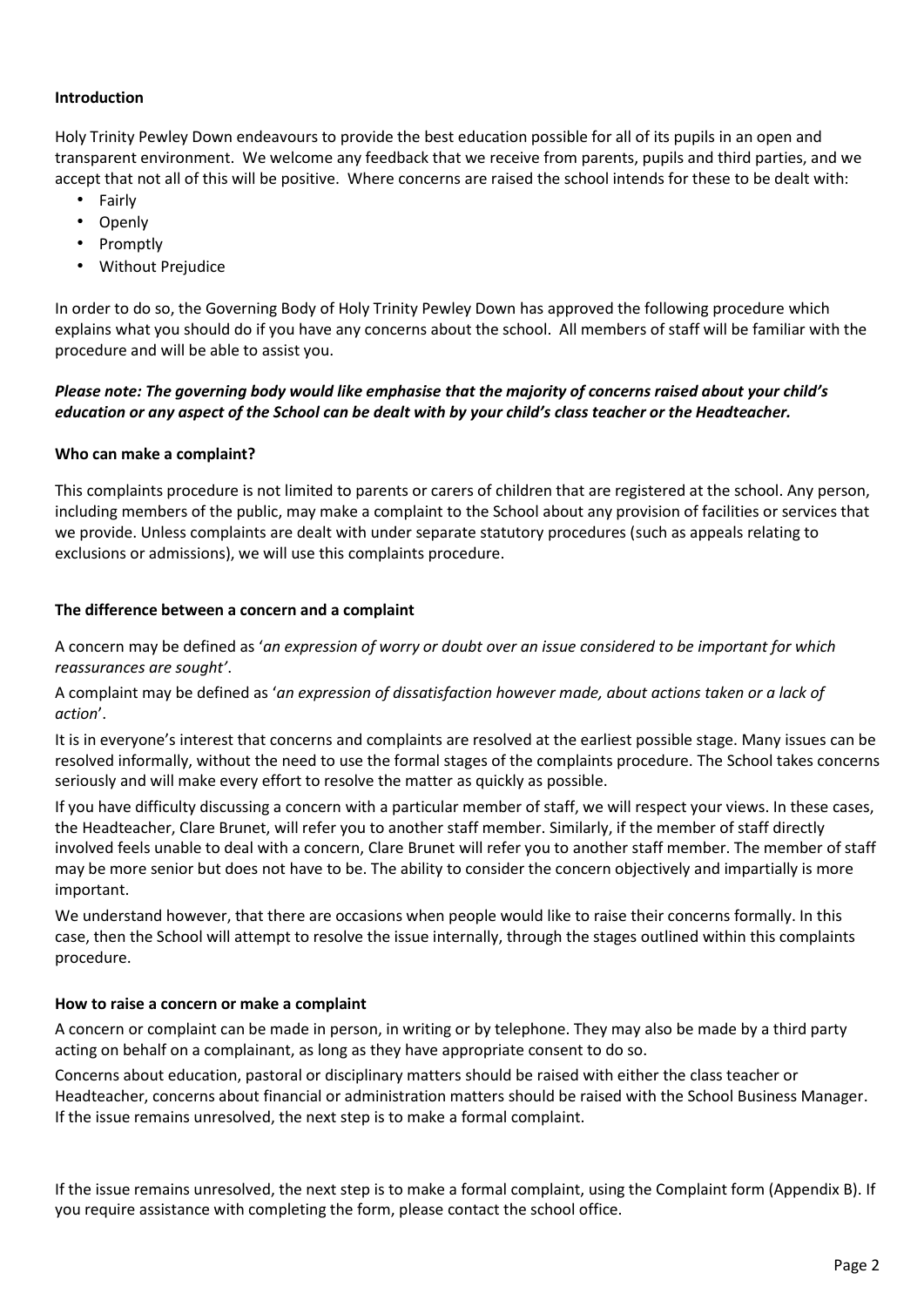Complainants should not approach individual governors to raise concerns or complaints. They have no power to act on an individual basis and it may also prevent them from considering complaints at Stage 2 of the procedure.

Complaints against school staff (except the Headteacher) should be made in the first instance, to Clare Brunet (the Headteacher) via the school office*.* Please mark them as Private and Confidential.

Complaints that involve or are about the Headteacher should be addressed to Robert Cotton (the Chair of Governors), via the school office. Please mark them as Private and Confidential.

Complaints about the Chair of Governors, any individual governor or the whole governing body should be addressed to Jane Bennett (the Clerk to the Governing Body) via the school office. Please mark them as Private and Confidential.

For ease of use, a template complaint form is included at the end of this procedure. If you require help in completing the form, please contact the school office. You can also ask third party organisations like the Citizens Advice to help you.

In accordance with equality law, we will consider making reasonable adjustments if required, to enable complainants to access and complete this complaints procedure. For instance, providing information in alternative formats, assisting complainants in raising a formal complaint or holding meetings in accessible locations.

## **Anonymous complaints**

We will not normally investigate anonymous complaints. However, the Headteacher or Chair of Governors, if appropriate, will determine whether the complaint warrants an investigation.

## **Time scales**

You must raise the complaint within three months of the incident or, where a series of associated incidents have occurred, within three months of the last of these incidents. We will consider complaints made outside of this time frame if exceptional circumstances apply.

## **Complaints received outside of term time**

We will consider complaints made outside of term time to have been received on the first school day after the holiday period.

# **Audio or video evidence**

Complainants should make sure they obtain informed consent from all parties present before recording conversations or meetings. In line with DfE guidance, we do not normally accept electronic recordings as evidence when we are asked to consider a complaint. Unless exceptional circumstances apply, we will not accept, as evidence, recordings of conversations that were obtained covertly and without informed consent of all parties being recorded.

## **Deviation from the procedure**

There may be occasions when it's necessary or reasonable to deviate from the published complaints procedure. In these cases, the complainant will be kept informed and reasons for the deviation given.

## **Scope of this Complaints Procedure**

This procedure covers all complaints about any provision of community facilities or services by the School, other than complaints that are dealt with under other statutory procedures, including those listed below.

|  | <b>Exceptions</b>                                                                                       | Who to contact                                                 |
|--|---------------------------------------------------------------------------------------------------------|----------------------------------------------------------------|
|  | Admissions to schools                                                                                   | Concerns about admissions, statutory assessments of Special    |
|  | <b>Statutory assessments of Special</b><br><b>Educational Needs</b><br>School re-organisation proposals | Educational Needs, or school re-organisation proposals         |
|  |                                                                                                         | should be raised with Surrey County Council:                   |
|  |                                                                                                         | https://www.surreycc.gov.uk/council-and-                       |
|  |                                                                                                         | democracy/contact-us/complaints-comments-and-                  |
|  |                                                                                                         | compliments/schools-and-admissions                             |
|  | Matters likely to require a Child                                                                       | Complaints about child protection matters are handled under    |
|  | Protection Investigation                                                                                | our child protection and safeguarding policy and in accordance |
|  |                                                                                                         | with relevant statutory guidance.                              |
|  |                                                                                                         | New pro forma mentions LADO                                    |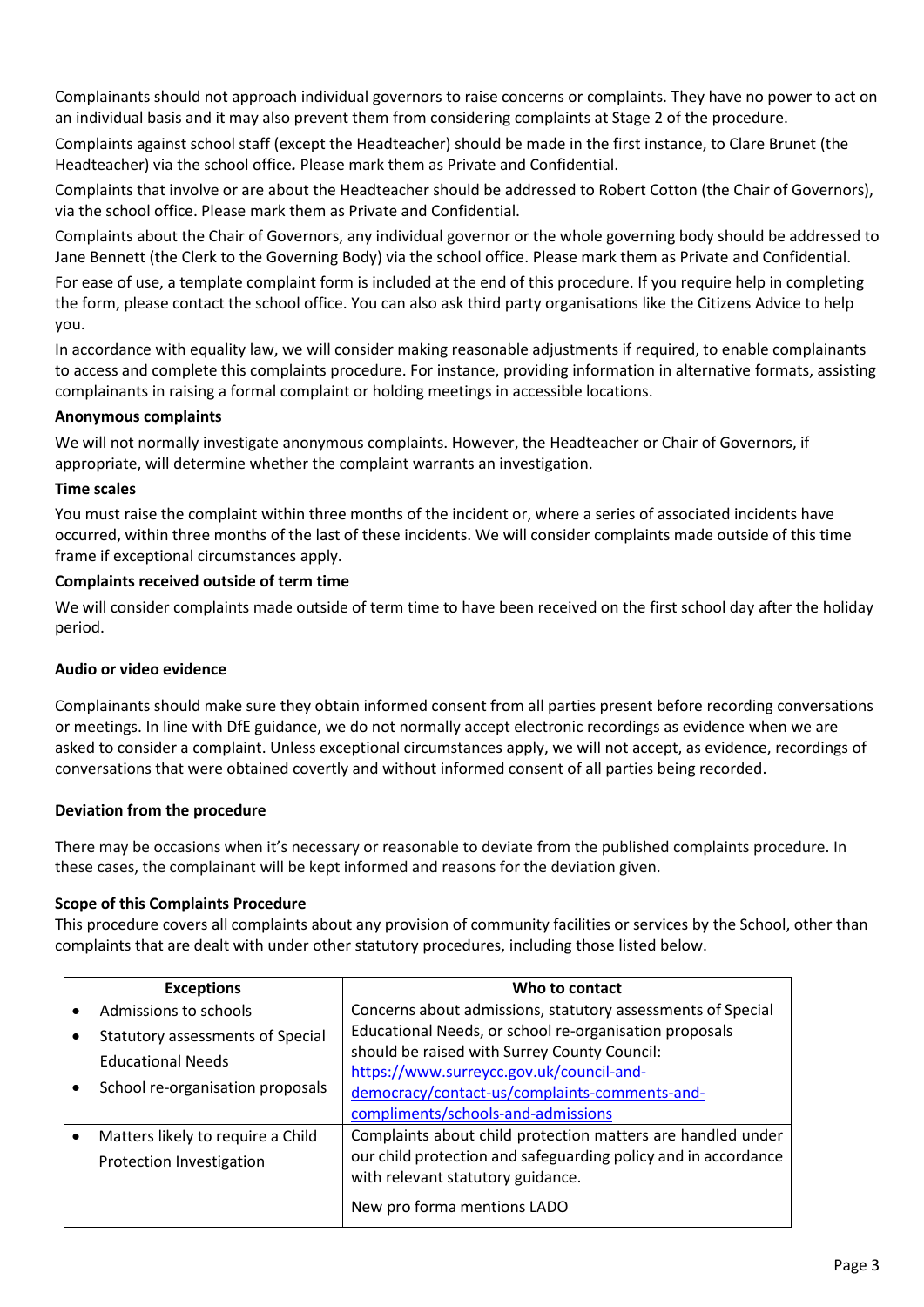|                                       | If you have serious concerns, you may wish to contact the<br>Local Authority Designated Officer (LADO) who has local<br>responsibility for safeguarding or the Surrey Children's Single<br>Point of Access (C-SPA) on 0300 470 9100.                                                                                                                                                                           |  |  |
|---------------------------------------|----------------------------------------------------------------------------------------------------------------------------------------------------------------------------------------------------------------------------------------------------------------------------------------------------------------------------------------------------------------------------------------------------------------|--|--|
|                                       | you can contact the Surrey Children's Single Point of Access (C-<br>SPA).                                                                                                                                                                                                                                                                                                                                      |  |  |
|                                       | The C-SPA is based at Guildford Pavilion and acts as the front<br>door to children's services in Surrey.                                                                                                                                                                                                                                                                                                       |  |  |
|                                       | The C-SPA provides residents and people who work with<br>children in Surrey with direct information, advice and guidance<br>about where and how to find the appropriate support for<br>children and families.                                                                                                                                                                                                  |  |  |
|                                       | Availability: 9am to 5pm, Monday to Friday<br>• Phone: 0300 470 9100<br>. Out of hours phone: 01483 517898 to speak to<br>the <b>emergency duty team</b> .<br>• Email: emails are dealt with during normal office hours<br>for<br>child<br>$\circ$ For<br>concerns<br>a<br>or<br>young<br>person: csmash@surreycc.gov.uk<br>o For concerns for an adult: ascmash@surreycc.gov.uk<br>• Fax number: 01483 519862 |  |  |
| Exclusion of children from<br>school* | Further information about raising concerns about exclusion<br>can be found at: www.gov.uk/school-discipline-<br>exclusions/exclusions.                                                                                                                                                                                                                                                                         |  |  |
|                                       | *complaints about the application of the Behaviour Policy can<br>be made through the school's complaints procedure. The<br>Behaviour Policy can be found on the School's website.                                                                                                                                                                                                                              |  |  |
| Whistleblowing                        | We have an internal whistleblowing procedure for all our<br>employees, including temporary staff and contractors.                                                                                                                                                                                                                                                                                              |  |  |
|                                       | The Secretary of State for Education is the prescribed person<br>for matters relating to education for whistleblowers in<br>education who do not want to raise matters direct with their<br>employer. Referrals can be made at:<br>www.education.gov.uk/contactus.                                                                                                                                             |  |  |
|                                       | Volunteer staff who have concerns about our school should<br>complain through the school's complaints procedure. You<br>may also be able to complain direct to the LA or the<br>Department for Education (see link above), depending on the<br>substance of your complaint.                                                                                                                                    |  |  |
| • Staff grievances                    | Complaints from staff will be dealt with under the school's<br>internal grievance procedures.                                                                                                                                                                                                                                                                                                                  |  |  |
| • Staff conduct                       | Complaints about staff will be dealt with under the school's<br>internal disciplinary procedures, if appropriate.                                                                                                                                                                                                                                                                                              |  |  |
|                                       | Complainants will not be informed of any disciplinary action<br>taken against a staff member as a result of a complaint.<br>However, the complainant will be notified that the matter is<br>being addressed.                                                                                                                                                                                                   |  |  |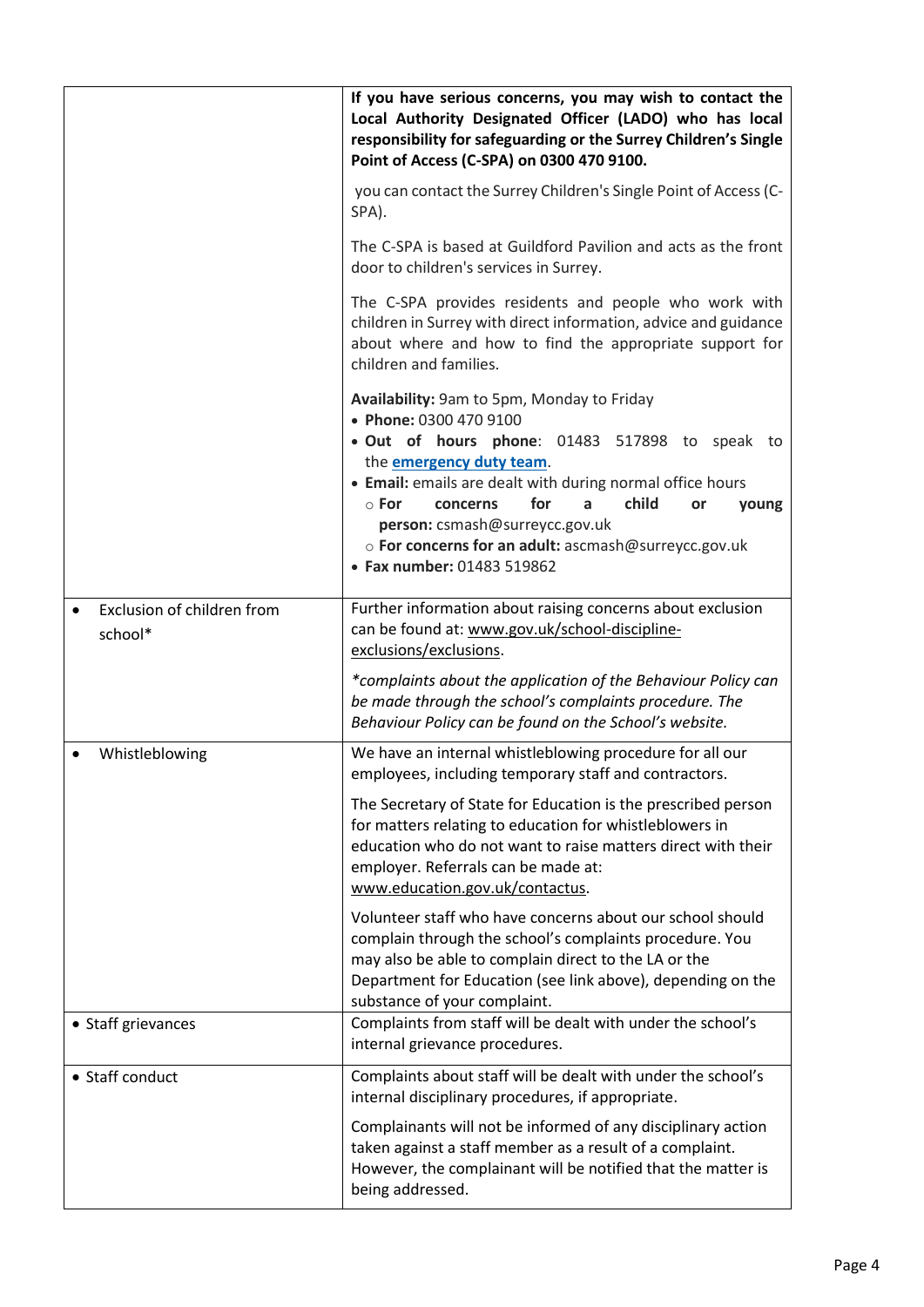| Complaints about services<br>provided by other providers who<br>may use school premises or<br>facilities | Providers should have their own complaints procedure to deal<br>with complaints about service. Please contact them direct. |
|----------------------------------------------------------------------------------------------------------|----------------------------------------------------------------------------------------------------------------------------|
| National Curriculum - content                                                                            | Please contact the Department for Education at:<br>www.education.gov.uk/contactus                                          |

If other bodies are investigating aspects of the complaint, for example the police, local authority (LA) safeguarding teams or Tribunals, this may impact on our ability to adhere to the timescales within this procedure or result in the procedure being suspended until those public bodies have completed their investigations.

If a complainant commences legal action against the School in relation to their complaint, we will consider whether to suspend the complaints procedure in relation to their complaint until those legal proceedings have concluded.

# **Resolving complaints**

At each stage in the procedure, the School wants to resolve the complaint. If appropriate, we will acknowledge that the complaint is upheld in whole or in part. In addition, we may offer one or more of the following:

- an explanation
- an admission that the situation could have been handled differently or better
- an assurance that we will try to ensure the event complained of will not recur
- an explanation of the steps that have been or will be taken to help ensure that it will not happen again and an indication of the timescales within which any changes will be made
- an undertaking to review school policies in light of the complaint
- an apology.

In addition, mediation can provide a helpful mechanism for discussion when a complaint is raised, and can help to rebuild the relationship between parties once all of the investigative stages of the complaints procedure have been complete.

## **Withdrawal of a Complaint**

If a complainant wants to withdraw their complaint, we will ask them to confirm this in writing.

# **Concerns and informal complaints**

It is to be hoped that most concerns can be expressed and resolved on an informal basis, within 10 school working days.

Concerns should be raised with either the class teacher, year head/subject head or Headteacher. Complainants should not approach individual governors to raise concerns or complaints. They have no power to act on an individual basis and it may also prevent them from considering complaints at a later stage of the procedure.

If the issue remains unresolved, the next step is to make a formal complaint.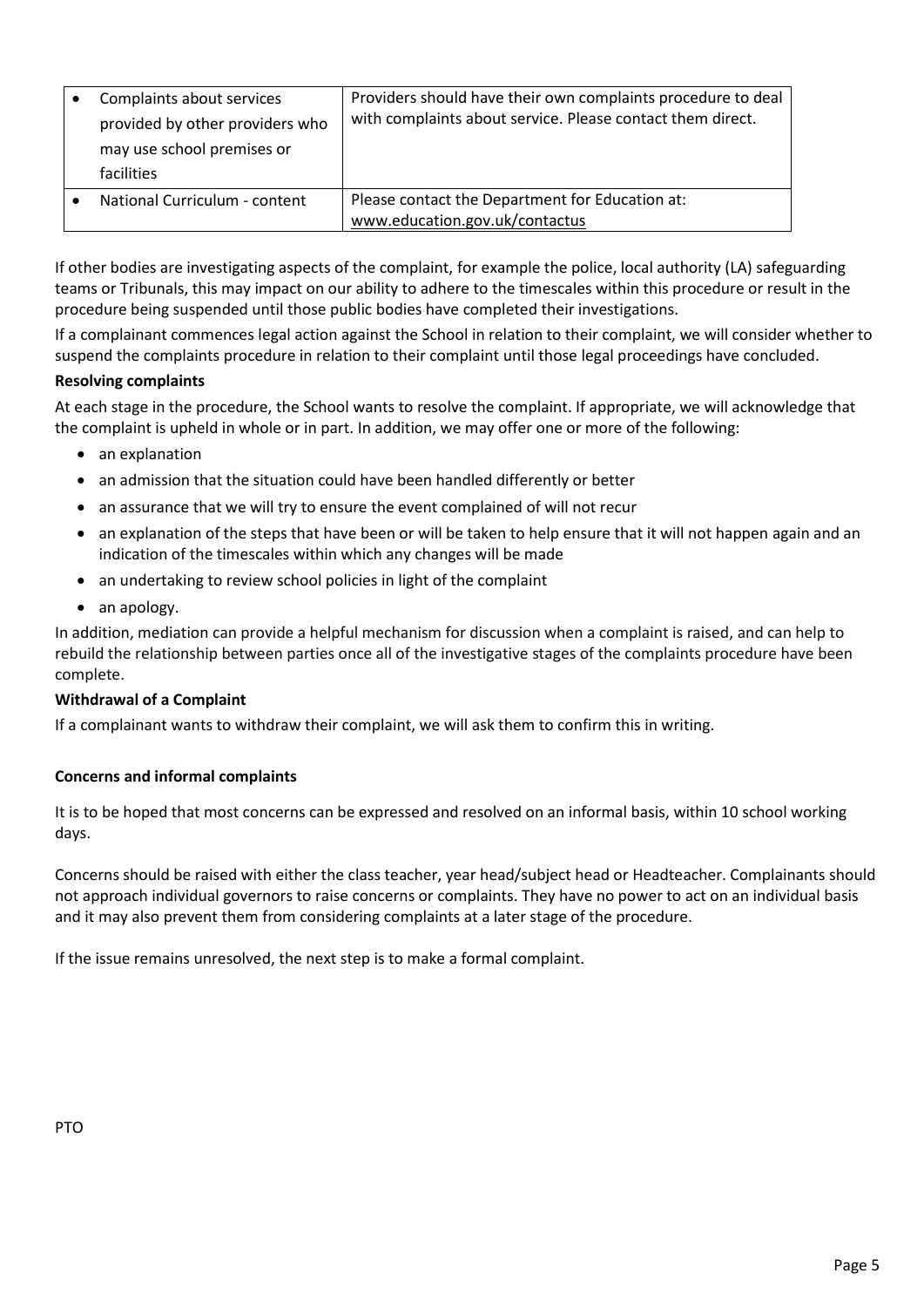## **Formal complaints**

## **Summary of timeline for formal complaints**



## **Stage 1 Headteacher Investigation**

- Acknowledgement of receipt of complaint to be sent within 3 days of receipt of the complaint.
- Complaint to be investigated and written response to be received by complainant within 15 days of receipt of the formal complaint.

## **Stage 2 Governor Investigation**

- If the complainant believes that their complaint has not been fully addressed at stage 1, they may request to move to stage 2. This request must be made within 10 days of the receipt of the outcome letter at stage 1.
- Acknowledgement of receipt of complaint to be sent within 3 days of receipt of the complaint.
- Complaint to be investigated and written response to be received by complainant within 15 days of receipt of the stage 2 formal complaint.

## **Stage 3 Governor Panel Hearing**

- If the complainant believes that their complaint has not been fully addressed at stage 2, they may request to move to stage 3. This request must be made within 10 days of the receipt of the outcome letter at stage 2.
- Acknowledgement of receipt of request to escalate complaint to stage 3 to be sent within 5 days.
- Hearing to be held within 30 days of receipt of request to go to stage 3.
- Paperwork for Stage 3 hearing to be received from all parties at least 10 days before the hearing.
- Paperwork for Stage 3 hearing to be sent to all parties at least 5 days before the hearing.
- Outcome letter from panel to be received by complainant within 10 days of the hearing.

## **Note: In all cases, timescales refer to school days so exclude weekends, school holidays and INSET days**.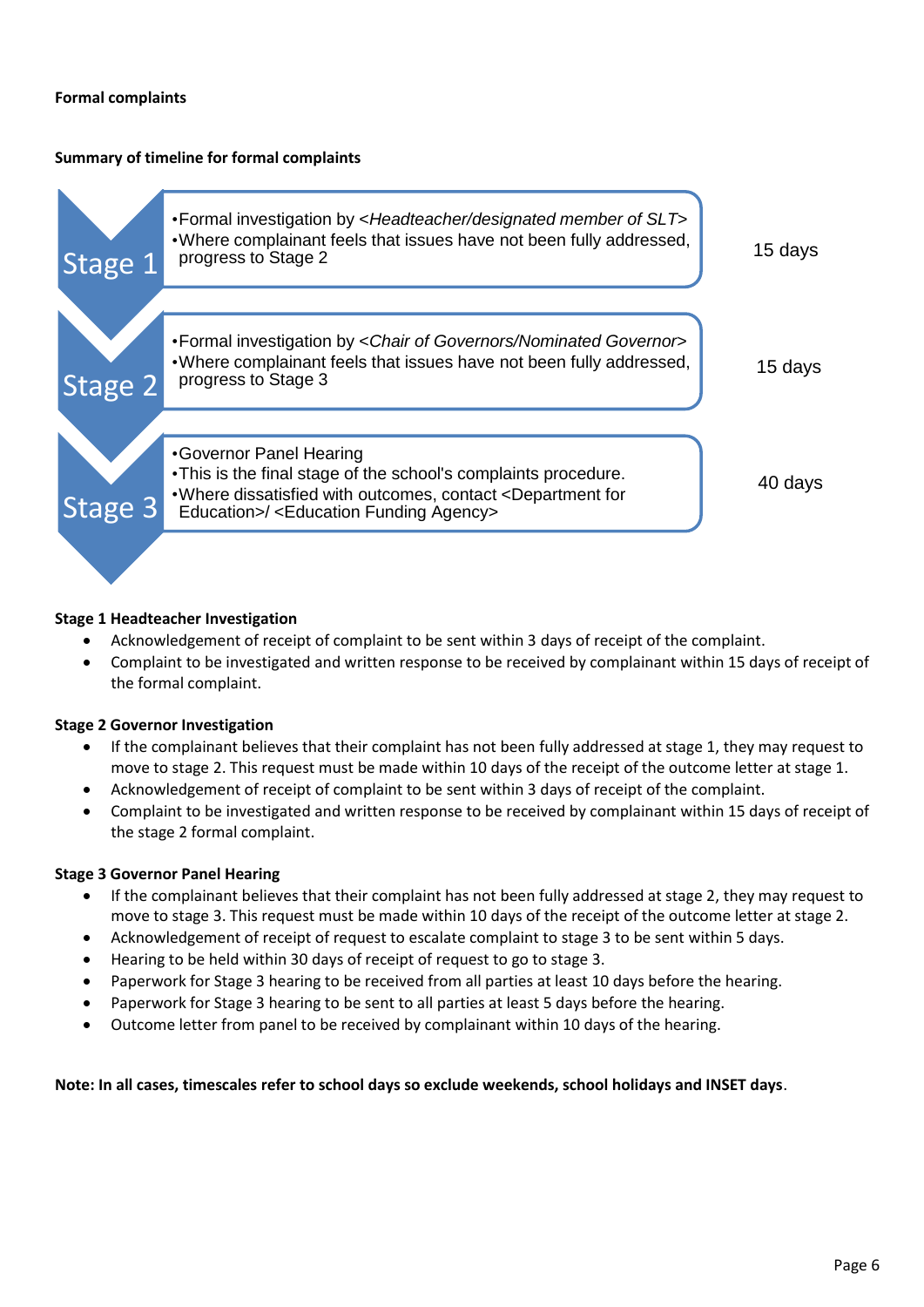# **Stage 1 – Headteacher Investigation**

Formal complaints must be made to the Headteacher (unless they are about the Headteacher), using the Complaint form (see Appendix A for the contact details of the Headteacher, and Appendix B for a copy of the form). The form is useful as it ensures that relevant information is communicated at the outset.

The Headteacher will record the date the complaint is received and will acknowledge receipt of the complaint in writing (either by letter or email) within 3 school days.

Within this response, the Headteacher will seek to clarify the nature of the complaint, ask what remains unresolved and what outcome the complainant would like to see. The Headteacher can consider whether a face to face meeting is the most appropriate way of doing this.

*Note: The Headteacher may delegate the investigation to another member of the school's senior leadership team but not the decision to be taken.*

During the investigation, the Headteacher (or investigator) will:

- if necessary, interview those involved in the matter and/or those complained of, allowing them to be accompanied if they wish
- keep a written record of any meetings/interviews in relation to their investigation.

At the conclusion of their investigation, the Headteacher will provide a formal written response within **15 school days** of the date of receipt of the complaint.

If the Headteacher is unable to meet this deadline, they will provide the complainant with an update and revised response date.

The response will detail any actions taken to investigate the complaint and provide a full explanation of the decision made and the reason(s) for it. Where appropriate, it will include details of actions the School will take to resolve the complaint.

The Headteacher will advise the complainant of how to escalate their complaint should they remain dissatisfied with the outcome of Stage 1.

If the complaint is about the Headteacher, or a member of the governing body (including the Chair or Vice-Chair), a suitably skilled governor will be appointed to complete all the actions at Stage 2.

Complaints about the Headteacher or member of the governing body must be made to the Clerk, via the school office. If the complaint is:

- jointly about the Chair and Vice Chair or
- the entire governing body or
- the majority of the governing body

The complaint will move to Stage 2 and will be considered by an independent investigator appointed by the governing body or the Guildford Diocesan Board of Education. At the conclusion of their investigation, the independent investigator will provide a formal written response.

# **Stage 2 Governor Investigation**

If the complainant believes that their complaint has not been fully addressed at Stage 1, they may request a Governor investigation. This should be done in writing (preferably on the Complaint Form (see Appendix A for the contact details of the Chair of Governors, and Appendix B for a copy of the form).

The Chair of Governors may choose to delegate the investigation of the complaint to a Nominated Governor who may, at the sole discretion of the Chair of Governors, be independent of the school. The investigating governor will have had no prior involvement in the complaint.

Receipt of the complaint form will be acknowledged. In most cases the complainant will be invited to meet with the Chair of Governors/ Nominated Governor at the outset of the process. The aim of this meeting is to enable the Chair of Governors/ Nominated Governor to understand the scope of the complaint and desired outcomes prior to commencing their investigation.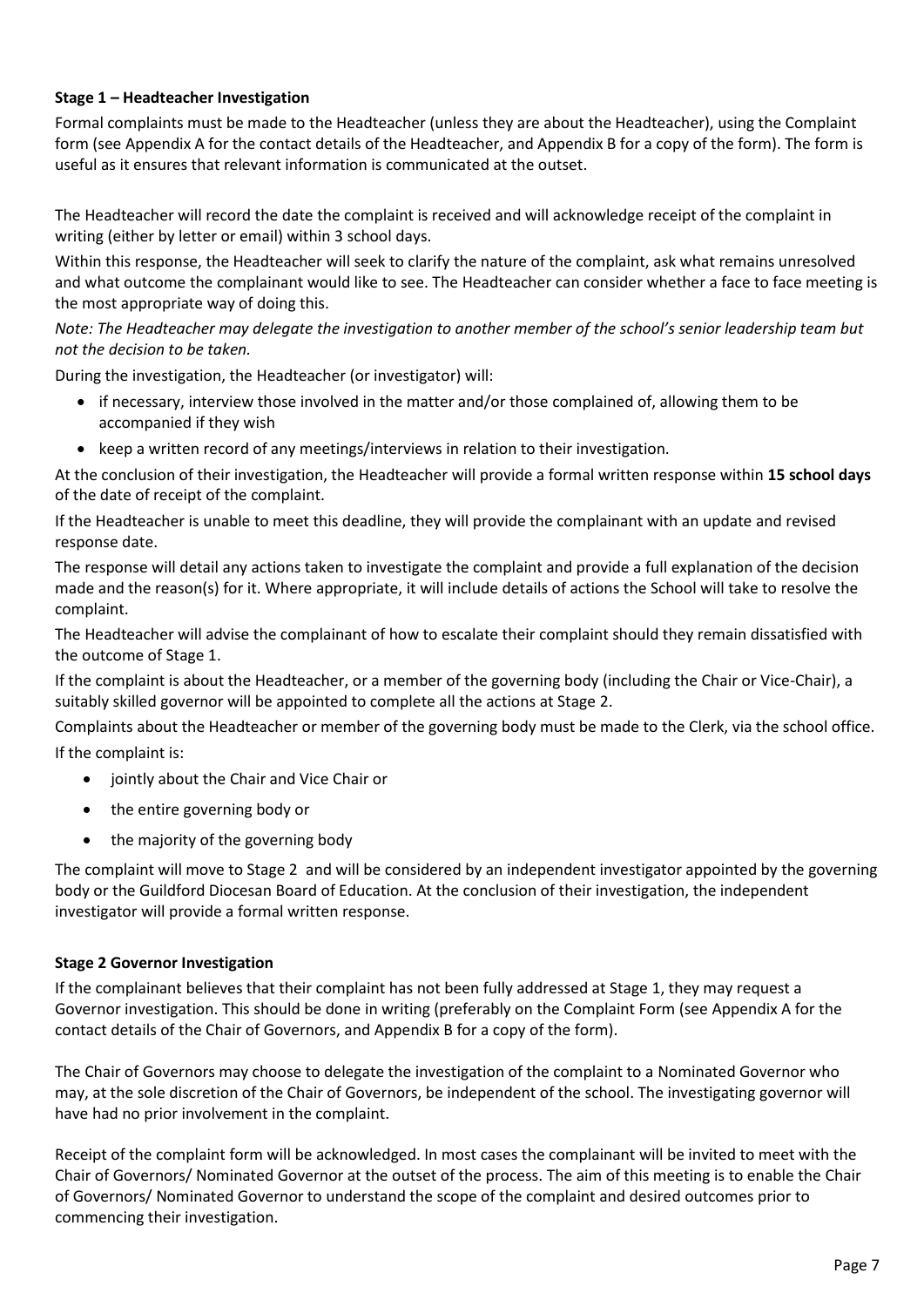The Chair of Governors/Nominated Governor will consider all relevant evidence; this may include, but is not limited to:

- evidence and outcome from Stage 1 investigation if applicable
- a statement from the complainant
- where relevant a meeting with/statement from an individual who is the subject of the complaint
- any previous correspondence regarding the complaint
- any supporting documents from all parties
- interviews with /statements from anyone related to the complaint
- relevant policies and whether they were followed

After considering the available evidence, the Chair of Governors/Nominated Governor may:

- uphold the complaint and direct that certain action be taken to resolve it
- not uphold the complaint and provide the complainant with details of the Stage 3 complaint review process
- uphold the complaint in part: in other words, the Chair of Governors/Nominated Governor may find one aspect of the complaint to be valid, but not another aspect. They may recommend certain action to be taken to resolve any aspect that they find in favour of the complainant.

The Chair of Governors/Nominated Governor should inform the complainant of their decision in writing within **15 school days of receipt of the complaint**. They should explain clearly why they have come to the decision that they made. They should detail any agreed actions as a result of the complaint. Finally, they should provide the complainant with details of how to progress the complaint to Stage 3 if they believe that their complaint has not been fully addressed, providing them with the contact details of the Clerk to the Governing Body (Appendix A). Should the complaint not be resolved mediation should be considered. This can be arranged through the Area Schools Support Service and will be impartial and objective.

# **Stage 3 – Panel Hearing**

If the complainant does not believe that their complaint has been fully addressed at Stage 2 and wishes to take the matter further, they can escalate the complaint to Stage 3. This consists of a Panel hearing with at least three governors who were not directly involved in the matters detailed in the complaint or in any previous investigation, with consideration being given to one of whom being an independent governor. Complainants can request an independent complaints committee if they believe there is likely to be bias in the [proceedings.](https://www.gov.uk/government/publications/school-complaints-procedures/best-practice-advice-for-school-complaints-procedures-2019#bias-in-the-proceedings) They should provide evidence of bias in support of their request, as it is the panel's decision whether to agree to it. If the appearance of bias is sufficient to taint the decision reached, then it is recommended that the panel grants such requests.

This is the final stage of the school's complaints procedure.

# **Timeline**

A request to escalate to Stage 3 must be made to the Clerk, via the school office, within **10 school days** of receipt of the Stage 2 response. Requests received outside of this time frame will only be considered if exceptional circumstances apply and are explained to the Clerk at the same time that the request for a Stage 3 hearing is made.

The Clerk will record the date the complaint is received and acknowledge receipt of the complaint in writing (either by letter or email) within **5 school days**.

The Clerk will write to the complainant to inform them of the date of the meeting. They will aim to convene a meeting within **30 school days** of receipt of the Stage 3 request. If this is not possible, the Clerk will provide an anticipated date and keep the complainant informed. If the complainant rejects the offer of three proposed dates, without good reason, the Clerk will decide when to hold the meeting. In this case the Panel will meet, with the Clerk and Area Schools Officer in attendance, and consider the complaint on the basis of written submissions from both parties, with neither party being present.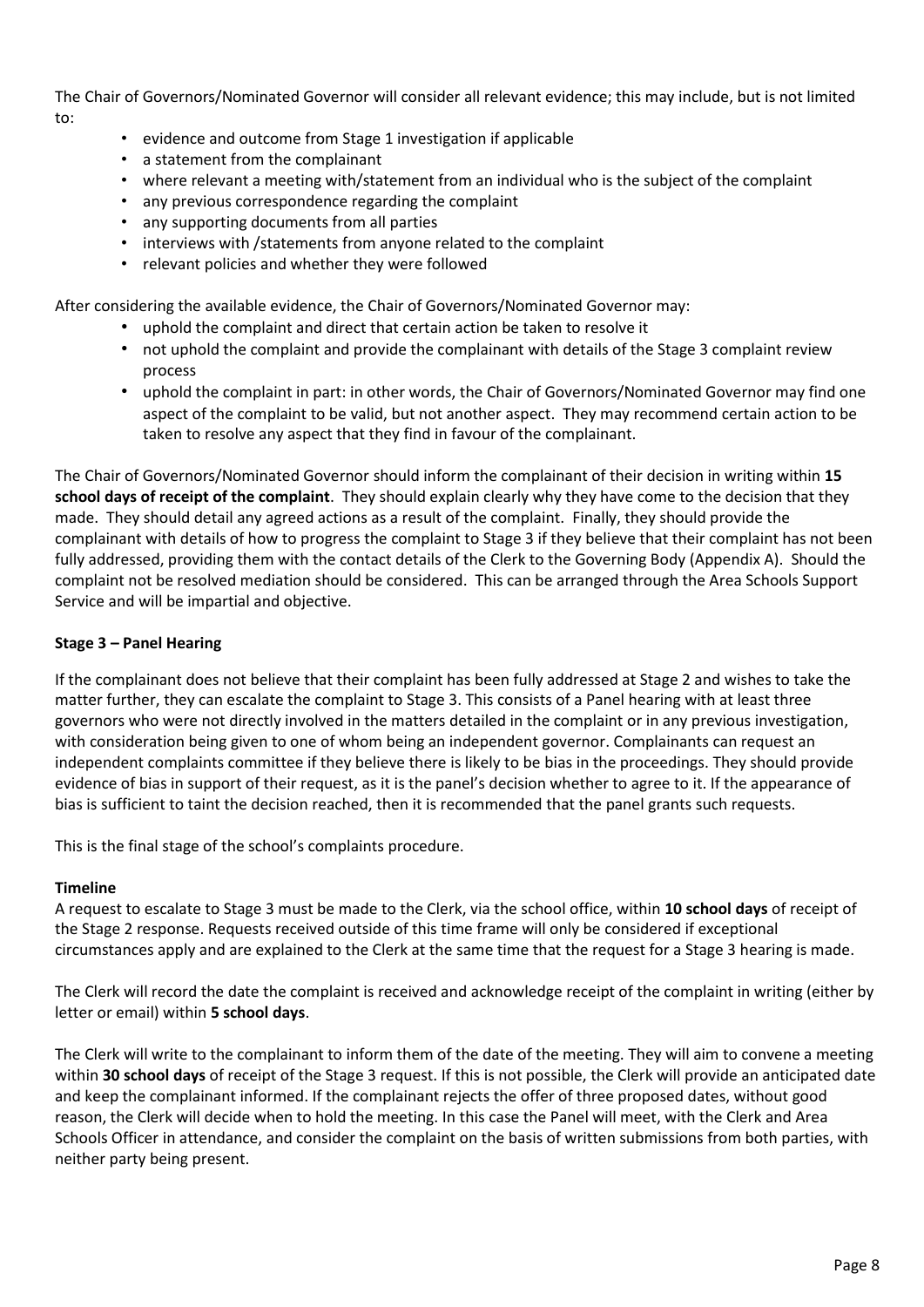At least **15 school days** before the meeting, the Clerk will:

- confirm and notify both parties of the date, time and venue of the meeting, ensuring that, if the complainant is invited, the dates are convenient to all parties and that the venue and proceedings are accessible and
- inform both parties that copies of any further evidence should be submitted to the clerk at least **10 school days** before the meeting. Any evidence submitted after this, including on the day of the hearing, will only be considered in exceptional circumstances with the agreement of the panel, whose decision is final.

Any written material will be collated and circulated by the clerk to all parties so that it is received at least **5 school days** before the date of the meeting. The Panel will not normally accept, as evidence, recordings of conversations that were obtained covertly and without the informed consent of all parties being recorded.

## **Attendees at the meeting**

The Clerk will invite the following parties:

- a panel of three governors, one or more of whom may be independent of the school
- the complainant
- the Headteacher
- investigating member of SLT (if appropriate)
- the investigating governor who dealt with the complaint at Stage 2
- relevant witnesses
- Area Schools Support Service representative (procedural advice).

The complainant may ask to be accompanied to the meeting by a supportive companion, interpreter or advocate. It is not advisable for this person to be a member of the school community, for reasons of confidentiality and to avoid conflict of interest. The complainant must advise the Clerk to the Complaint Review Panel of the name and role of this additional person prior to the hearing, and the Clerk will seek agreement from the chair of the Panel. If the additional person is attending as an advocate, they will be presenting the complainant's case and speaking on their behalf, and therefore the complainant will not be able to address the Panel directly. If the additional person is attending as a supportive companion they will not be able to address the Panel directly.

As this is not a legal process, neither party may bring legal representation with them except in exceptional circumstances, by prior agreement of the Panel.

If the attendance of any pupils is required at the hearing, parental permission will be sought if the pupil is under the age of 18. Extra care will be taken to consider the vulnerability of children where they are present at a complaints hearing. The Panel should respect the views of the child/young person and give them equal consideration to those of adults. If the child/young person is the complainant, the Panel should ask in advance if any support is needed to help them present their complaint. Where the child/young person's parent is the complainant, the Panel should give the parent the opportunity to say which parts of the meeting, if any, the child/young person needs to attend. However, the parent should be advised that agreement might not always be possible if the parent wishes the child/young person to attend a part of the meeting that the Panel considers is not in the child/young person's best interests. The welfare of the child/young person is paramount.

Representatives from the media are not permitted to attend.

## **Conduct of the meeting**

The aim of the meeting should be to resolve the complaint and achieve reconciliation between the school and the complainant. We recognise that the complainant might not be satisfied with the outcome if the meeting does not find in their favour. It may only be possible to establish the facts and make recommendations. Financial compensation is not a possible outcome of the process.

The panel hearing will consider the complaint as was submitted at stage 1 and 2. Any new issues will need to be dealt with by a separate complaint procedure.

The Panel will not only consider the handling of the complaint at the previous stages, but will also consider those aspects of the original complaint which the complainant believes have not been fully addressed.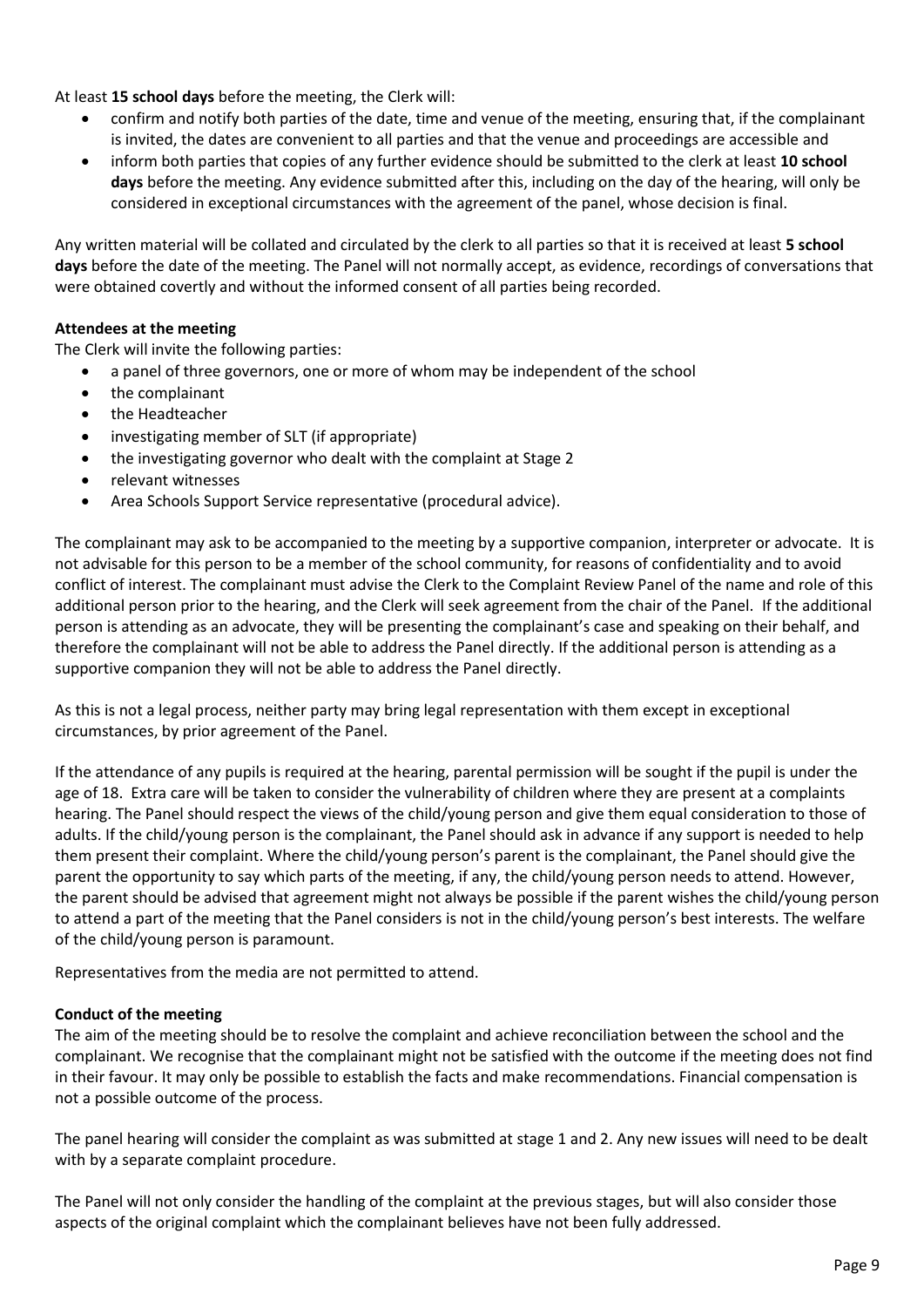The meeting will be held in private and is confidential. Electronic recordings of meetings or conversations are not normally permitted unless a complainant's own disability or additional needs require it. Prior knowledge and consent of all parties attending must be sought before meetings or conversations are recorded. Consent will be recorded in any minutes taken.

The format of the meeting is that the complainant is given a set amount of time to make their case. The Panel and the school may then ask the complainant questions for clarification. The school then has the same amount of time to make their case. The Panel and complainant then have the opportunity to seek clarification from the school. Both parties then leave the meeting and the Panel will deliberate.

The Panel will consider the complaint and all the evidence presented, and will come to their decisions on the balance of probabilities. The Panel can:

- uphold the complaint in whole or in part
- dismiss the complaint in whole or in part.
- determine that all or part of the complaint is out of their scope to consider

If the complaint is upheld in whole or in part, the Panel will:

- decide on the appropriate action to be taken to resolve the complaint
- where appropriate, recommend changes to the school's systems or procedures to prevent similar issues in the future.

The Chair of the Panel will provide the complainant and <School Name> with a full explanation of their decision and the reason(s) for it, in writing, and a copy of the minutes of the Panel hearing, within **10 school days**.

The letter to the complainant will include details of how to contact the Department for Education if they believe that their complaint has been handled unreasonably or unlawfully by <School Name>.

The response will detail any actions taken to investigate the complaint and provide a full explanation of the decision made and the reason(s) for it. Where appropriate, it will include details of actions <School Name> will take to resolve the complaint.

The Panel will ensure that those findings and recommendations are sent by post, electronic mail or otherwise given to the complainant and, where relevant, the person complained about, with a copy to the Headteacher.

The complaint investigator/the Chair of the Complaint Review Panel will ensure that a copy of all relevant information relating to the complaint is kept at the school in a secure, confidential\* file, separate from staff and pupil records. This information should be retained for six years from the date of the complaint, in line with guidance from the Information and Records Management Society (*[www.irms.org.uk](http://www.irms.org.uk/)*) and in accordance with the principles of the Data Protection Act (DPA) 2018 and the General Data Protection Regulations (GDPR). The complainant should be informed that this will be done.

\* Please note that the Secretary of State or a body conducting an inspection under s 109 of the Education and Skills Act 2008 may request access to complaints documentation.

## **Complaints about governors**

If the complaint is:

- jointly about the Chair and Vice Chair or
- the entire governing body or
- the majority of the governing body

Stage 3 will be heard by a committee of governors who are independent of the school.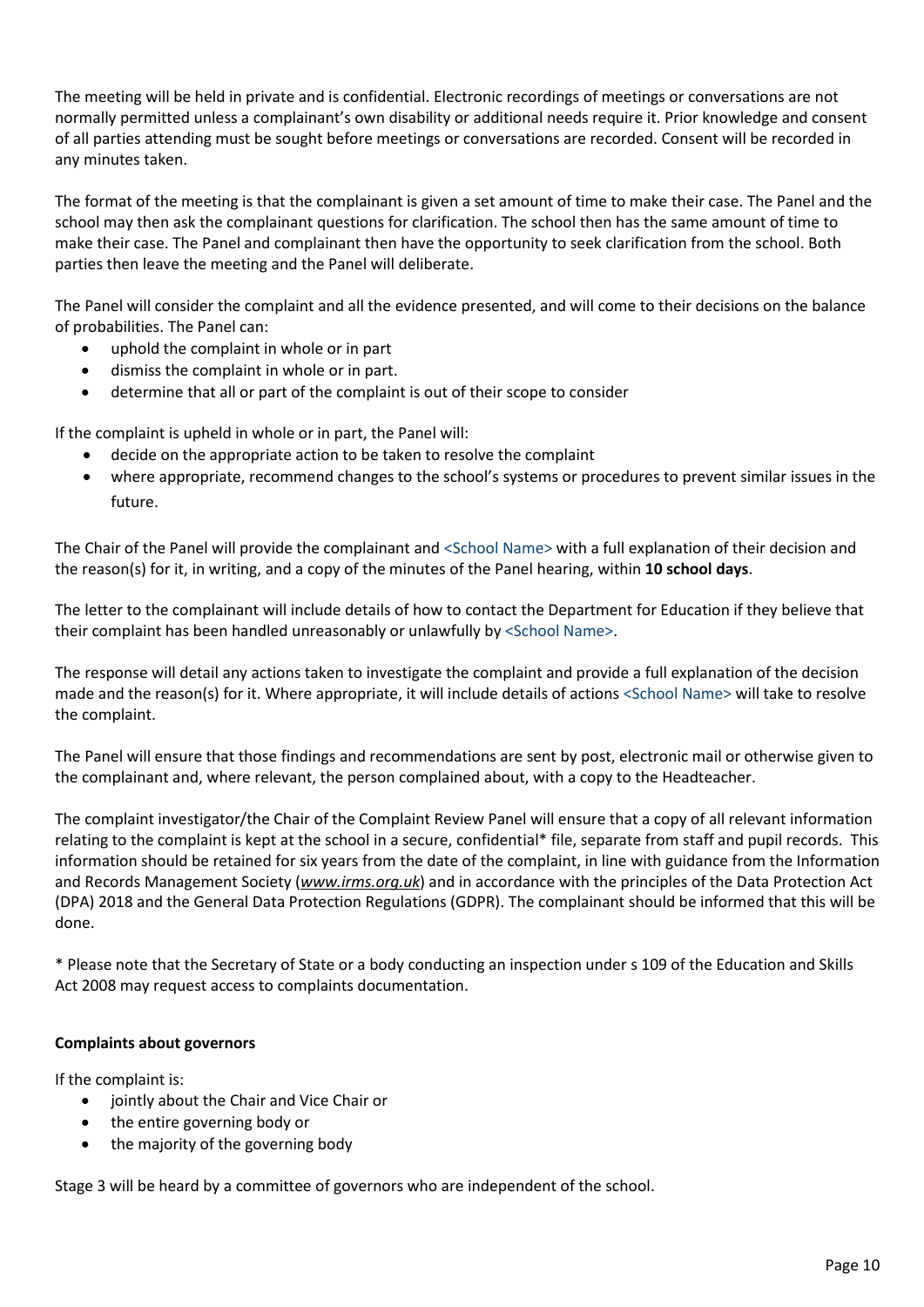#### **Next Steps**

If the complainant believes the school did not handle their complaint in accordance with the published complaints procedure or they acted unlawfully or unreasonably in the exercise of their duties under education law, they can contact the Department for Education after they have completed Stage 2.

The Department for Education will not normally reinvestigate the substance of complaints or overturn any decisions made by the School. They will consider whether the School has adhered to education legislation and any statutory policies connected with the complaint.

The complainant can refer their complaint to the Department for Education online at: [www.education.gov.uk/contactus,](http://www.education.gov.uk/contactus) by telephone on: 0370 000 2288 or by writing to:

Department for Education Piccadilly Gate Store Street Manchester M1 2WD.

## **Roles and Responsibilities**

## **Complainant**

The complainant will receive a more effective response to the complaint if they:

- explain the complaint in full as early as possible
- co-operate with the school in seeking a resolution to the complaint
- respond promptly to requests for information or meetings or in agreeing the details of the complaint
- ask for assistance as needed
- treat all those involved in the complaint with respect
- refrain from publicising the details of their complaint on social media and respect confidentiality.

## **Investigator**

The investigator's role is to provide a comprehensive, open, transparent and fair consideration of the complaint through:

- sensitive and thorough discussion with the complainant to establish their perspective and desired outcomes
- interviewing staff and other people relevant to the complaint
- consideration of records and other relevant information
- analysing information
- liaising with the complainant and the Clerk as appropriate to clarify what the complainant feels would put things right.

## **Clerk to the Stage 3 Panel Hearing**

The Clerk is the contact point for the complainant and the Panel and should:

- ensure that all people involved in the complaint procedure are aware of their legal rights and duties, including any under legislation relating to school complaints, education law, the Equality Act 2010, the Freedom of Information Act 2000, the Data Protection Act (DPA) 2018 and the General Data Protection Regulations (GDPR)
- set the date, time and venue of the meeting, ensuring that the dates are convenient to all parties (if they are invited to attend) and that the venue and proceedings are accessible
- collate any written material relevant to the complaint and send it to the parties in advance of the meeting within an agreed timescale
- record the proceedings
- circulate the minutes of the Panel hearing
- notify all parties of the Panel's decision.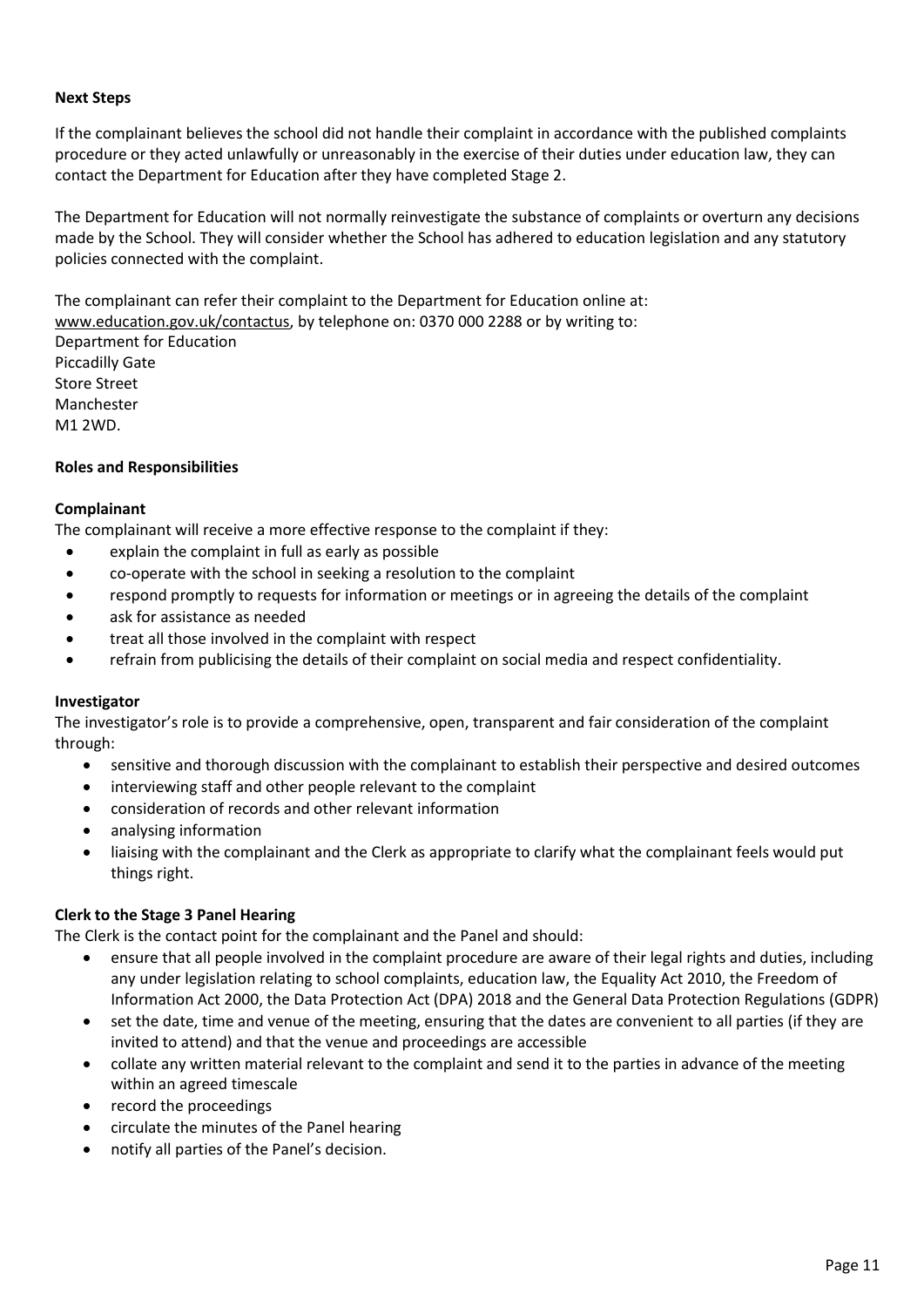# **Panel Chair**

The Panel's chair, who is nominated in advance of the complaint meeting, will ensure that the meeting is conducted in line with the complaints procedure and best practice principles.

# **Panel Members**

Panel members should be aware that:

- The meeting must be independent and impartial, and should be seen to be so
- No governor may sit on the Panel if they have had a prior involvement in the complaint or in the circumstances surrounding it
- They should read all documentation and understand the aims and purpose of the meeting.

## **Procedure for managing serial and unreasonable complaints**

The School is committed to dealing with all complaints fairly and impartially, and to providing a high quality service to those who complain. We will not normally limit the contact complainants have with our school. However, we do not expect our staff to tolerate unacceptable behaviour and will take action to protect staff from that behaviour, including that which is abusive, offensive or threatening.

The School defines unreasonable behaviour as that which hinders our consideration of complaints because of the frequency or nature of the complainant's contact with the school, such as, if the complainant:

- refuses to articulate their complaint or specify the grounds of a complaint or the outcomes sought by raising the complaint, despite offers of assistance
- refuses to co-operate with the complaints investigation process
- refuses to accept that certain issues are not within the scope of the complaints procedure
- insists on the complaint being dealt with in ways which are incompatible with the complaints procedure or with good practice
- introduces trivial or irrelevant information which they expect to be taken into account and commented on
- raises large numbers of detailed but unimportant questions, and insists they are fully answered, often immediately and to their own timescales
- makes unjustified complaints about staff who are trying to deal with the issues, and seeks to have them replaced
- changes the basis of the complaint as the investigation proceeds
- repeatedly makes the same complaint (despite previous investigations or responses concluding that the complaint is groundless or has been addressed)
- refuses to accept the findings of the investigation into that complaint where the school's complaint procedure has been fully and properly implemented and completed including referral to the Department for Education
- seeks an unrealistic outcome
- makes excessive demands on school time by frequent, lengthy and complicated contact with staff regarding the complaint in person, in writing, by email and by telephone while the complaint is being dealt with
- uses threats to intimidate
- uses abusive, offensive or discriminatory language or violence
- knowingly provides falsified information
- publishes unacceptable information on social media or other public forums.

Complainants should try to limit their communication with the school that relates to their complaint, while the complaint is being progressed. It is not helpful if repeated correspondence is sent (either by letter, phone, email or text), as it could delay the outcome being reached.

Whenever possible, the headteacher or Chair of Governors will discuss any concerns with the complainant informally before applying an '*unreasonable'* marking.

If the behaviour continues, the headteacher will write to the complainant explaining that their behaviour is unreasonable and ask them to change it. For complainants who excessively contact the School causing a significant level of disruption, we may specify methods of communication and limit the number of contacts in a communication plan. This will be reviewed after six months.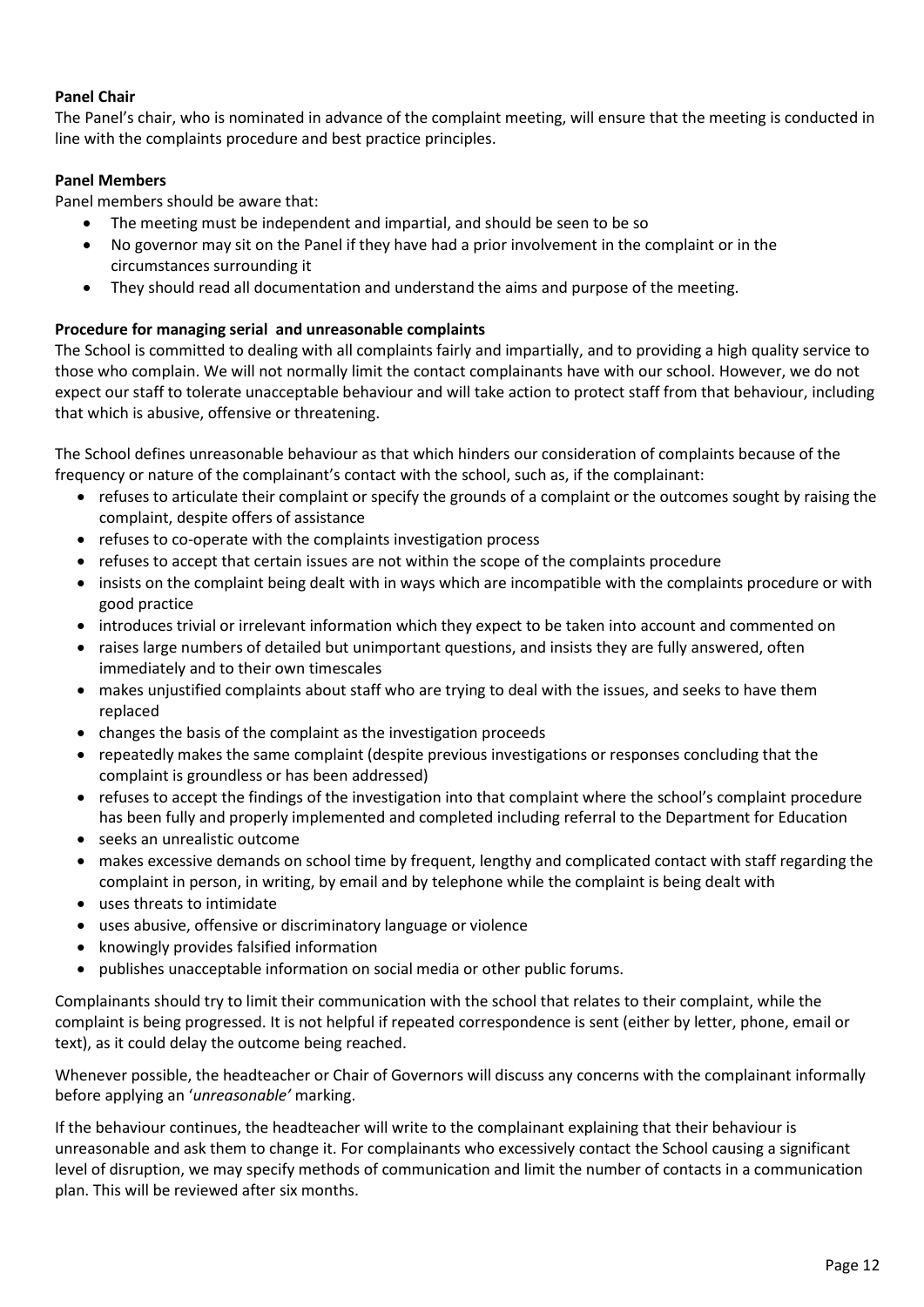In response to any serious incident of aggression or violence, we will immediately inform the police and communicate our actions in writing. This may include barring an individual from Holy Trinity or Pewley Down Schools.

## **Procedure for managing complaint campaigns**

In the rare event that the school receives a large volume of complaints all based on the same subject, from complainants unconnected with the school, we will either send a template response to all complainants or publish a single response on the school's website.

## **Area Schools Support Service**

The role of the Area Schools Support Service is to provide impartial advice and guidance to school staff, governors and complainants at all stages of the complaints process.\*

*\*For those schools which purchase the service.*

| <b>South West Surrey</b>                |
|-----------------------------------------|
| (Guildford and Waverley)                |
| Jane van den Broeke                     |
| <b>Area Schools Officer</b>             |
| Telephone: 01483 517835                 |
| Email:jane.vandenbroeke@surreycc.gov.uk |
| Yvonne Girdler                          |
| <b>Area Schools Assistant</b>           |
| Telephone: 01483 517835                 |
| Email: yvonne.girdler@surreycc.gov.uk   |
| Quadrant Court, Guildford Rd,           |
| Woking, Surrey GU22 7QQ                 |

| Date reviewed:        | October 2019<br>March 2021 |  |  |
|-----------------------|----------------------------|--|--|
| Date for next review: | January 2023               |  |  |

**Clare Brunet, Headteacher Robert Cotton, Chair of Governors**

Signed: ............................................... ...........................................................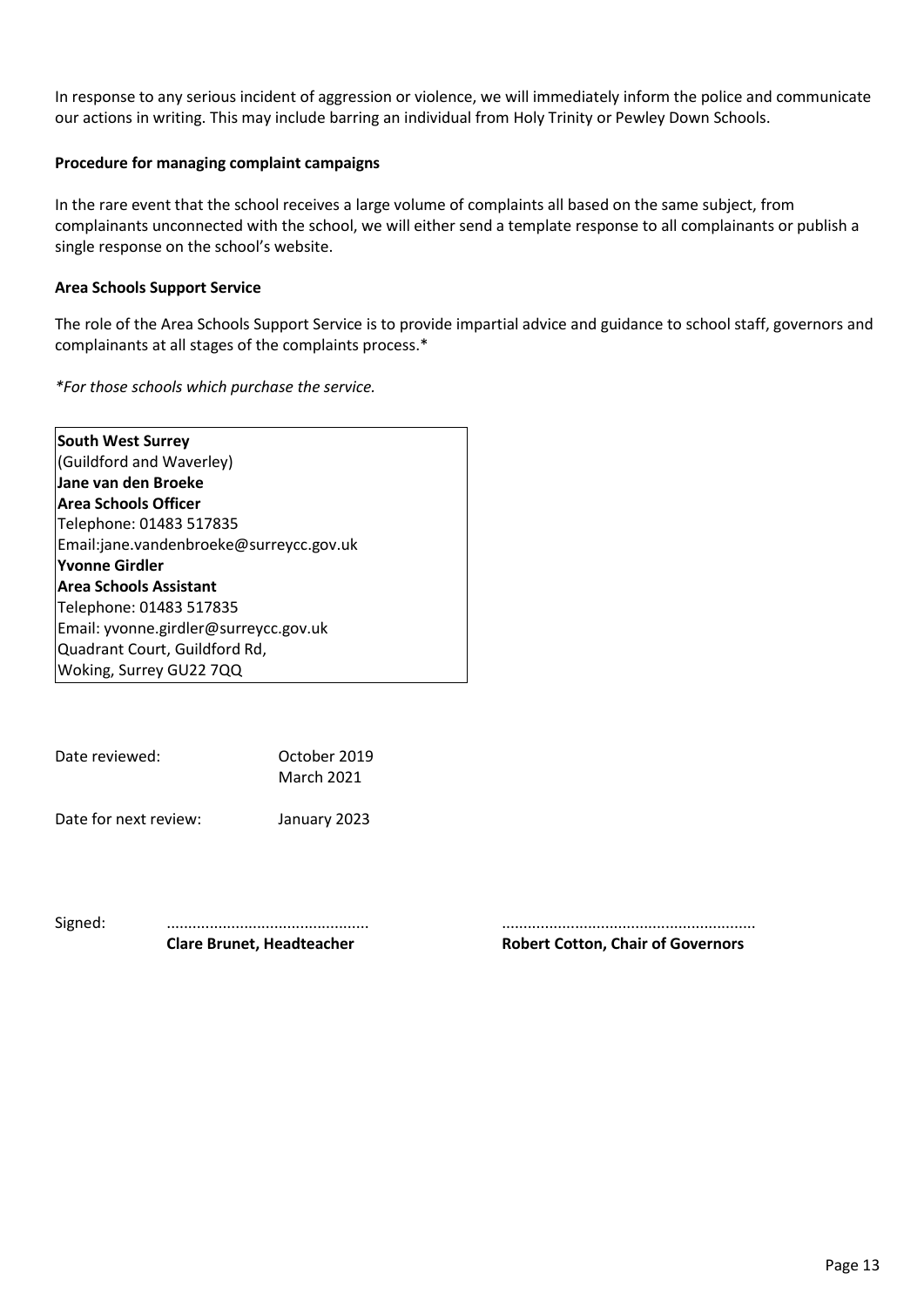## **Appendix A**

**School contact details**

**Headteacher** Clare Brunet

**Chair of Governing Body**

Reverend Robert Cotton

**Infant School**

Pewley Down School, Semaphore Road, Guildford, Surrey, GU1 3PT **Telephone:** 01483 570038 **Fax:** 01483 453013 Email: [info@htpd.surrey.sch.uk](mailto:info@htpd.surrey.sch.uk)

**Junior School** Holy Trinity School, Addison Road, Guildford, Surrey, GU1 3QF **Telephone:** 01483 539033 **Fax/Message line:** 01483 451227 Email: [hts@htpd.surrey.sch.uk](mailto:hts@htpd.surrey.sch.uk)

# **Contact details for Clerk to the governing body**

Jane Bennett Pewley Down School, Semaphore Road, Guildford, Surrey, GU1 3PT

**Telephone:** 01483 570038 **Fax:** 01483 453013 Email: janeb@htpd.surrey.sch.uk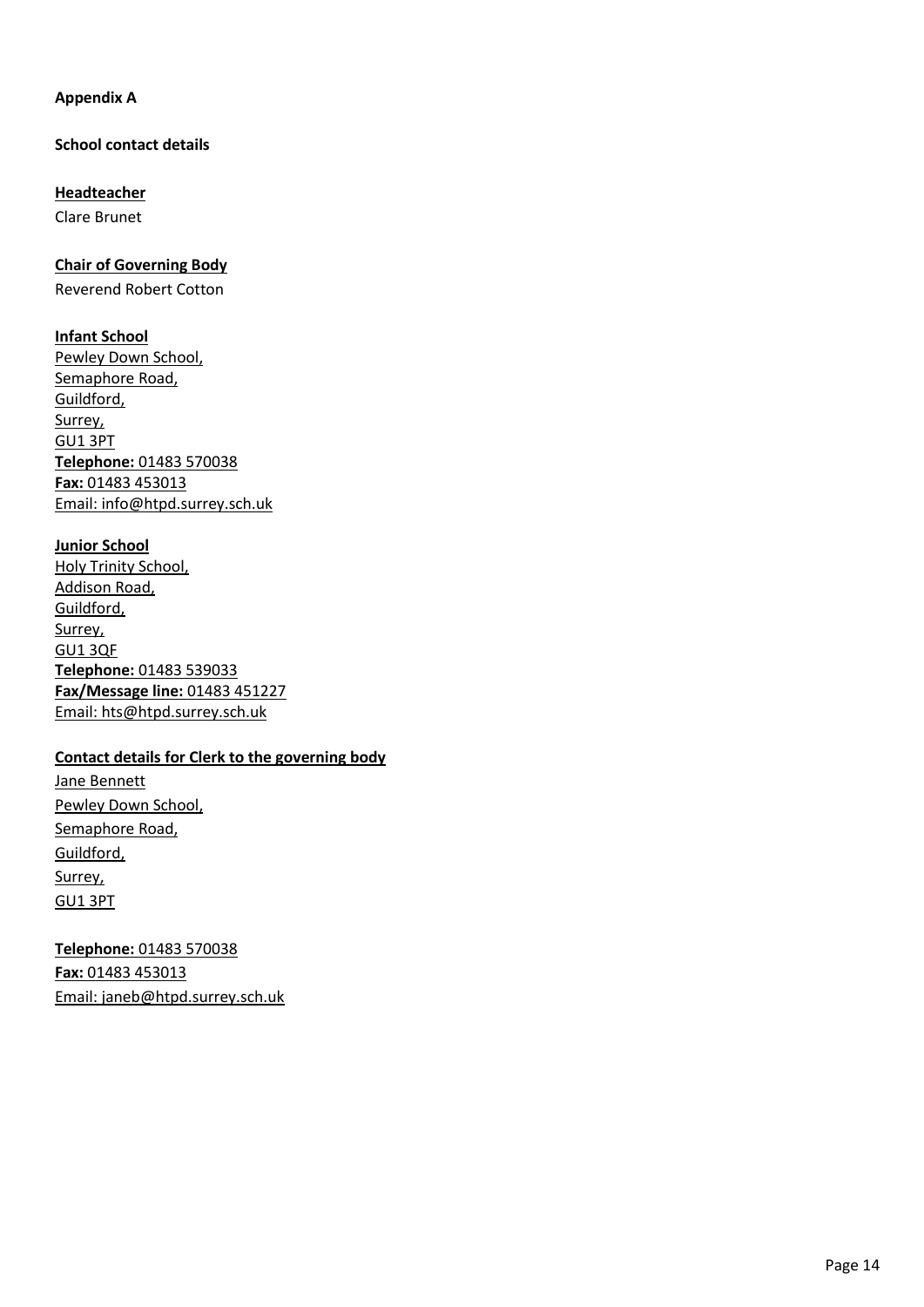# **Appendix B: Holy Trinity Pewley Down Complaint Form**

Please complete and return to either Clare Brunet (Headteacher) for Stage 1, or Jane Bennett (Clerk to the Governors) for Stages 2 and 3, who will acknowledge receipt and explain what action will be taken.

| Your name:      |                                                                                                              |                                                                  |
|-----------------|--------------------------------------------------------------------------------------------------------------|------------------------------------------------------------------|
|                 | Pupil's name (if relevant):                                                                                  |                                                                  |
|                 | Your relationship to the pupil (if relevant):                                                                |                                                                  |
| <b>Address:</b> |                                                                                                              |                                                                  |
|                 |                                                                                                              |                                                                  |
| Postcode:       | Day time telephone number:                                                                                   |                                                                  |
|                 | <b>Evening telephone number:</b><br>Please give details of your complaint (adding extra pages if necessary): |                                                                  |
|                 | No. Details of issue                                                                                         | What action has been taken to<br>resolve the matter and by whom? |
| $\mathbf 1$     |                                                                                                              |                                                                  |
|                 |                                                                                                              |                                                                  |
| $\overline{2}$  |                                                                                                              |                                                                  |
|                 |                                                                                                              |                                                                  |
|                 |                                                                                                              |                                                                  |
| $\mathbf{3}$    |                                                                                                              |                                                                  |
|                 |                                                                                                              |                                                                  |
|                 |                                                                                                              |                                                                  |
| etc             |                                                                                                              |                                                                  |
|                 |                                                                                                              |                                                                  |
|                 |                                                                                                              |                                                                  |